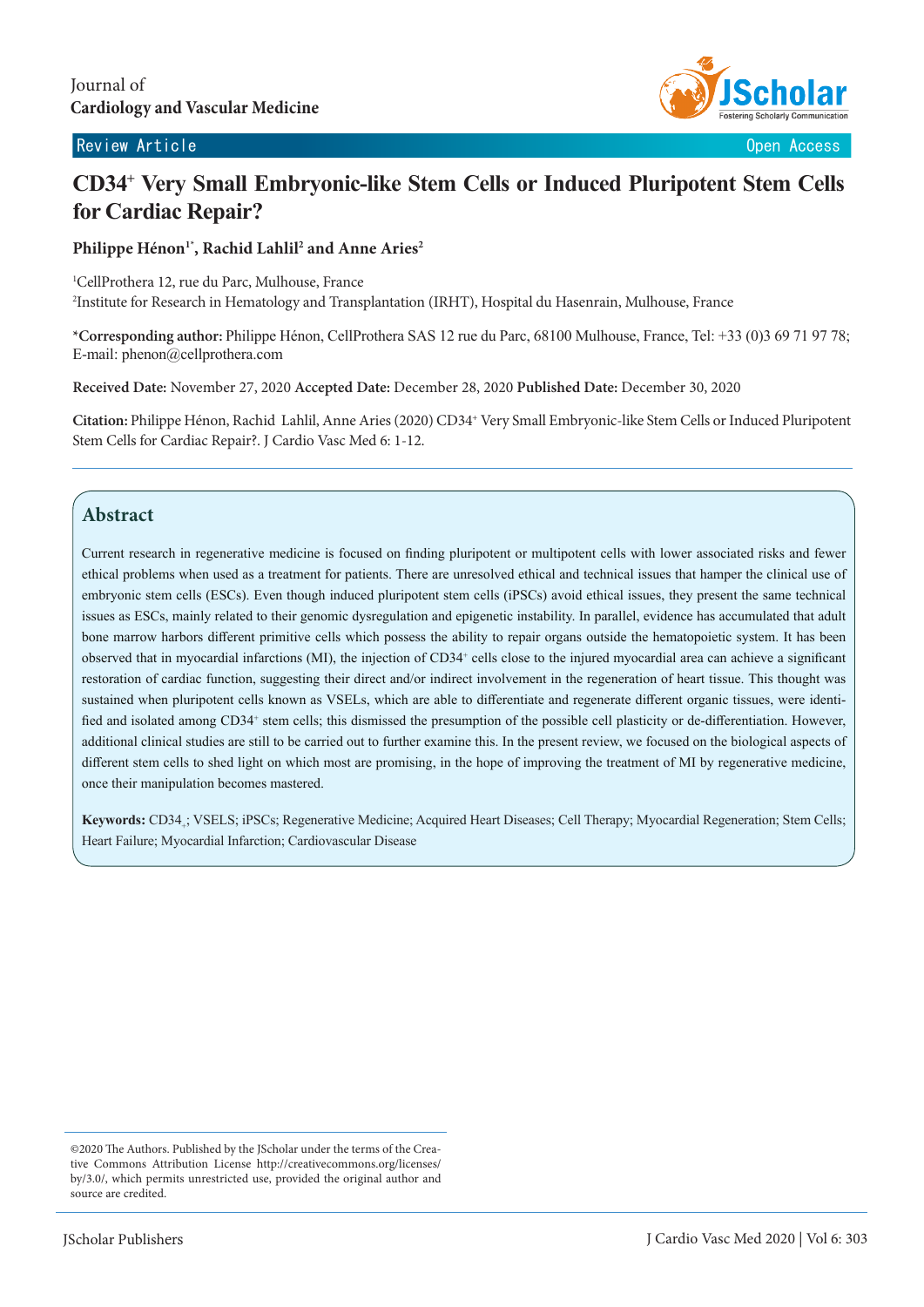#### **Introduction**

The concept of regenerative medicine was conceived at the beginning of the 21<sup>st</sup> century, although hematopoietic stem cell transplantations-now included within this appellation-had already been performed for three decades to treat leukemias and other cancers. The goal of this new therapeutic approach is to inject stem/progenitor cells into diseased or damaged organs with the hope that they will form new healthy tissue in these organs, avoiding the need for further transplantation.

For a long time, embryonic stem cells (ESCs), which are immortalized pluripotent stem cells derived from an early embryo at the blastula stage, have been considered the ideal stem cells for applications in regenerative medicine, as they can give rise to cells from the three germ layers [1,2]. Their pluripotent differentiation potential theoretically enables them to generate any multipotent cell type, at least *in vitro* [3]. However, there are many problems associated with their use for clinical purposes. First, they are usually obtained by the destruction of unused embryos issued from parental projects, which is ethically highly controversial [4]. Besides ethical considerations, which reduces the possibility of their clinical use in most countries, their clinical use faces unresolved technical problems related to difficulties of achieving differentiation into fully functional cells at a large scale, the risk of teratoma or other tumor formation induced by these cells, and their genomic instability [5-7]. Furthermore, they give rise to immunogenic differentiated cells that might be rejected by a histo-incompatible recipient, requiring an immuno-suppressive treatment [8]. For these reasons, very few clinical trials using embryonic-derived progenitor cells have been authorized around the world, and most have achieved disappointing results. In the cardiology field, one group surgically sutured a fibrin patch bearing ESC-derived cardiovascular progenitors directly onto the epicardium of the ischemic myocardial area, in six patients scheduled for coronary artery bypass grafting (CABG) [9]. However, the confounding effect of the concomitant CABG, associated to the small sample size, precluded any meaningful conclusion regarding efficacy. Moreover, the intraoperative application of the patch and the alloimmunization, though clinically silent, developed by half of the patients, are limiting factors making this technology inappropriate for large scale clinical use. The therapeutic use of ESCs can now be considered to have clearly failed, despite the hype created by the media.

Over the same period of time, the successful application of hematopoietic stem cells (HSCs) in hematopoietic transplantation has encouraged clinicians to test, often empirically, adult stem cells in other therapeutic settings, mostly related to cardiac diseases [10]. In this indication, various types of cells have been employed, mainly isolated from bone marrow (BM), from peripheral blood (PB), or from fat tissue or cardiac biopsies. However, the cells used in most clinical trials performed during the two last decades were wrongly termed stem cells. For example, bone marrow mononuclear cells (BM-MNCs) are not stem cells but a mix of various cells of hematopoietic lineages at various stages of maturation, and their use in many clinical trials has failed to induce significant cardiac repair [11]. Mesenchymal stem cells (MSCs) are mainly stromal cell progenitor cells that do not have the properties required for clonal growth [12]; it is now well known that their weak beneficial effect is mainly due to the release of soluble factors or exosomes, is transient and does not induce myocardial tissue regeneration [13]. Adipose progenitor cells (APCs) issued from fat tissue are a variety of mesenchymal cells with similar properties, of which the only advantage is easy accessibility. The existence of cardiac stem cells, isolated from cardiac biopsies, is highly controversial [14]. Thus, CD34<sup>+</sup> cells emerge as being the only "true" stem cell located in the BM.

#### **CD34+ Cells**

CD34+ cells were identified for the first time by Civin in 1984 [15]. CD34 is a membrane glycophosphoprotein that was discovered as a result of a strategy to develop antibodies that specifically recognize small subsets of human marrow cells, but not mature blood or lymphoid cells [16]. CD34 antibodies specifically detect approximately 1% of low density mononuclear cells from BM aspirates of normal donors, when there is less than 0.1% CD34 labeling of PB cells [17]. However, the intensity of CD34 expression on the cell's membrane is heterogeneous and correlates with the stage of cell immaturity/maturity, subdividing cells into CD34bright or CD34dim subgroups. The CD34bright are smaller and less dense than the CD34dim and correspond to the earliest progenitors, i.e., stem cells, representing at best one fifth of the total CD34<sup>+</sup> cells, while the CD34<sup>dim</sup> are larger and denser and correspond to more committed progenitor cells, having lost their clonal growth properties [18]. CD34<sup>+</sup> cells were considered for a long time as being only HSCs, giving rise to all hematopoietic lineages [16]. As they can be mobilized in large amounts from the bone marrow into the PB by hematopoietic growth factors (HGF), achieving approximately a two-logs cell enrichment, practice of PB-stem cell (PBSC) transplantation increased exponentially from the first attempts in the mid-1980s [19,20] up to totally replacing BM transplantation in hematological cancers [21].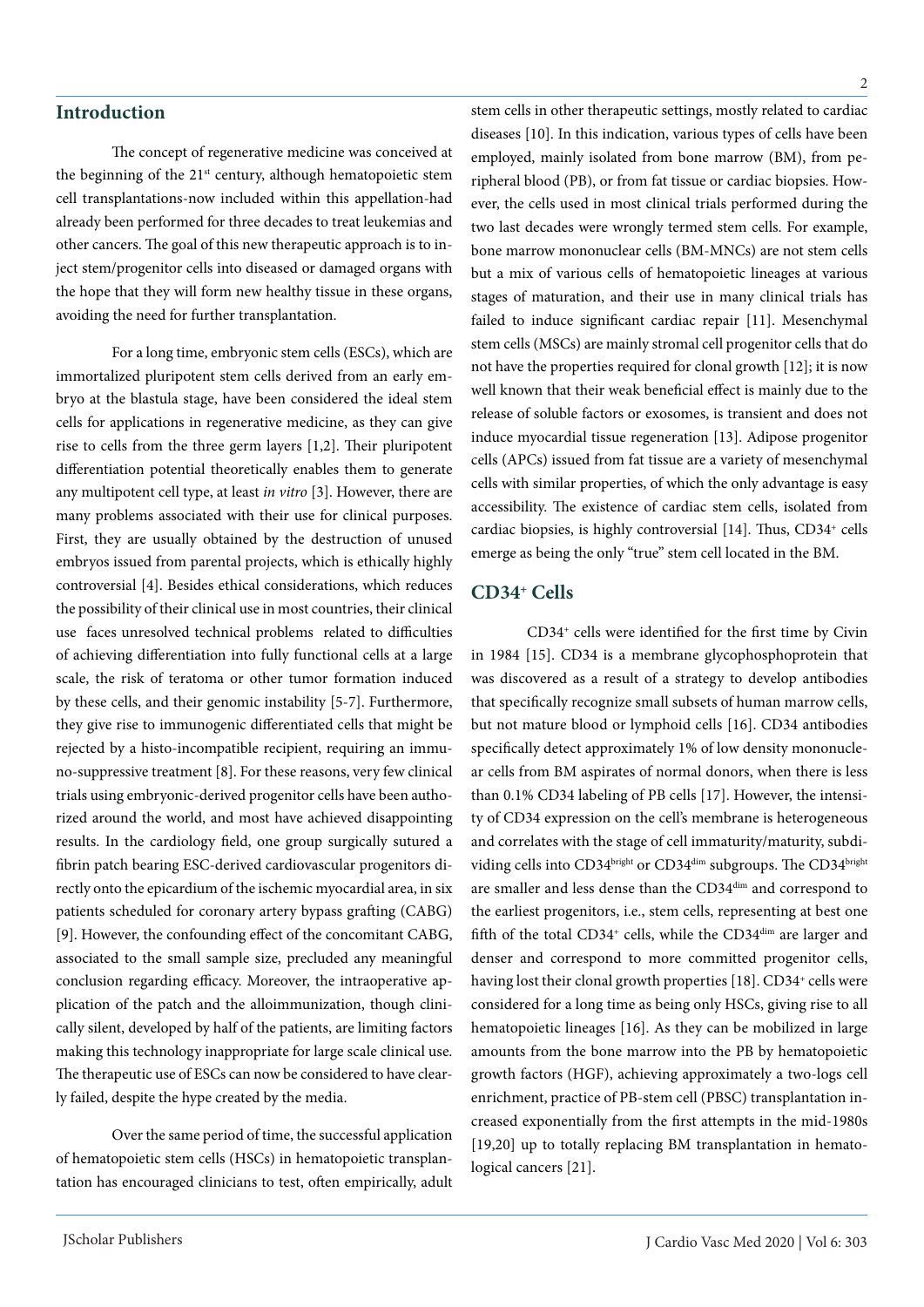From the mid -1990s, it was demonstrated that "true" HSCs, inducing and sustaining post-aplasia hematopoietic recovery in the long term, and characterized by a lack of the CD38 differentiation marker [17,22], only represent a small part  $(\approx 1\%)$  of the total CD34<sup>+</sup> cells, raising the question of what the remaining CD34bright cells were. In 1997, Asahara *et al.* isolated a subpopulation of progenitor endothelial cells bearing the CD34 antigen in mice BM, which was capable of inducing neo-angiogenesis, thus demonstrating for the first time the existence of non-hematopoitic CD34+ cells [23]. In the following years it was progressively established that the CD34 antigen was also a marker of cardiac, liver, and osteoblastic progenitor cells [24-26]; each of these CD34<sup>+</sup> subpopulations represented approximately 1% of the total CD34+ cells. In an attempt to explain this variety of CD34 subpopulations, several investigators proposed the hypothesis that HSCs could transdifferentiate into other lineages of progenitor cells, even those normally issued from another germ layer, opening the path for the transgressive concept of "cell plasticity" that persisted for years.

Apart from hematopoietic transplantation, CD34+ cells have been mainly employed in attempts to achieve cardiac repair after myocardial infarction (MI). Experimental and physiological data support such use of CD34<sup>+</sup> stem cells in this indication. For example, CD34<sup>+</sup> cells isolated from human PB after HGF mobilization stained positively for c-Troponin-T when transplanted directly into the scar of athymic rats with experimental MI, indicating they may also differentiate into cardiomyocytes [27]. In humans, endogenous CD34<sup>+</sup> cells are released into the blood within the first hours following MI and for approximately one week, which seems to be a physiological response to limit ischemic scar formation [28].

We were the first to perform direct intra-cardiac delivery of large amounts of PB-CD34<sup>+</sup> cells, previously purified by *in vitro* immune-selection, in patients suffering from bad-prognosis MI [29], and to further demonstrate the long-term benefit on regional heart structure and function of this breakthrough approach [24]. We also provided evidence that CD34bright cells could differentiate both endothelial and cardiac progenitor cells after *in vitro* culture on an appropriate and proprietary medium we had developed [24]. Other investigators followed the same direction, using CD34<sup>+</sup> cells purified and enriched by immuno-selection either from PB after mobilization [30] or BM aspirates [31], but with less significant results, due to variations in the numbers of cells delivered, the route of injection, and the stage of the ischemic disease, which are key factors for successful therapy [32].

The cardiac repair mechanisms of CD34<sup>+</sup> cells are likely multi-faceted. Once activated by a complex blend of cardio-active chemokines secreted by the inflammatory scar [33,34], injected CD34+ cells may release soluble paracrine factors and exosomes that can enhance the proliferation of resident cardiomyocytes [35] or neo-angiogenesis [36], respectively, thus reducing fibrosis and avoiding remodeling effects. The scar chemokines also chemoattract CD34+ stem cells to the ischemic zone and induce their commitment along the endothelial and cardiac pathways [33], which is strongly dependent on changes that occur in myocardial stiffness after AMI [34]. Such commitment cannot occur under steady-state conditions but is crucial for the induction of

Considering these data, it now seems that some, if not all, CD34+ cells might be pluripotent rather than multipotent stem cells, capable of giving rise to a large panel of organic tissues under specific stimulations. This would be a more realistic explanation for their role in organ repair than the romantic concept of cellular plasticity, which may need to be rejected.

cardiac tissue repair after ischemic disease.

## **Very Small Embryonic-Like Stem Cells (VSELs)**

For the first time in 2006, Ratajczak, *et al.* [37] described a type of cells which have kept their embryonic capacities in the bone marrow of adult mice [37]. Indeed, these cells, known as very small embryonic-like stem cells (VSELs) have similar characteristics to ESCs and are believed to originate from primordial germ cells in the yolk sac, after which they migrate, escape specification into tissue-committed stem cells, retain their pluripotency and settle in different organs and persist throughout life (reviewed in [38]). Their existence was further demonstrated in humans by the same group and several others [39-42]. Interestingly, VSELs are phenotypically characterized as being CD34+, CD133+ and/ or CXCR4+, but do not express lineages (Lin– ) and hematopoietic (CD45– ) markers [37,43]. They can be sorted and isolated on the basis of their phenotypic features and their small size (5 to 6  $\mu$ m). They express embryonic pluripotent stem cell-specific markers, such as SSEA-4 and TRA-1-81, on their surface, and Oct-4, Nanog and Sox-2 transcription factors at the protein level. VSELs constitute a rare and homogeneous pluripotent fraction of CD34+ stem cells and quiescent that prevents them from over-proliferation and potential risk of teratoma formation. Their quiescence under the steady state is related to the expression of low levels of genes involved in proliferation and cell signaling, which become upregulated during cell activation. In addition to the bone marrow and peripheral blood, VSELs have also been identified in umbilical cord blood and other organs [44], diversifying their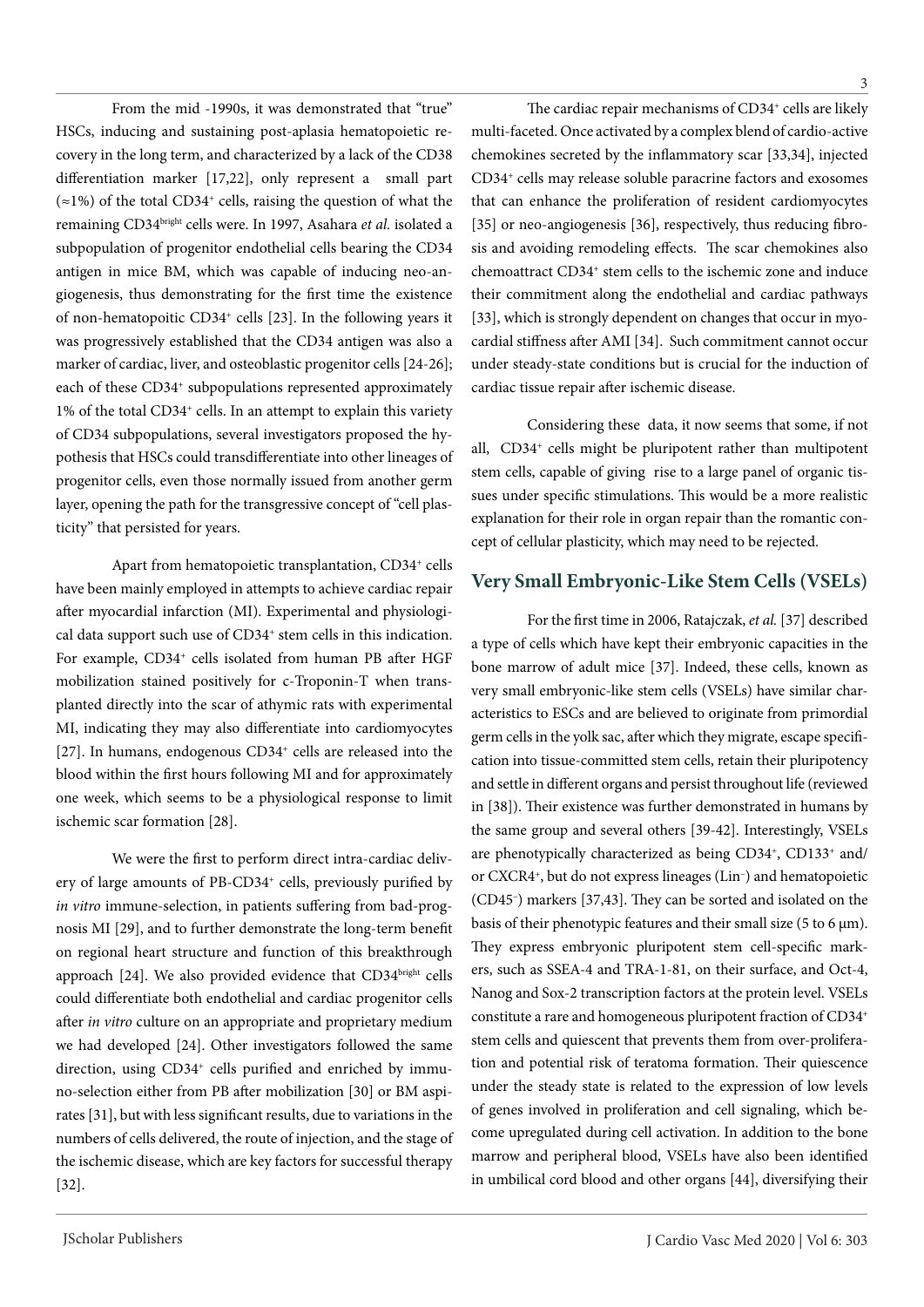source of collection and sampling. They can support vessel formation in vivo [45], and be specified to cardiomyocytes [46,47] neurons [48] and hematopoietic stem cells [49], both *in vitro* and in animal models.

Despite the huge reserves generated by this discovery, several laboratories were then able to characterize their biology and function when they were correctly isolated [41,42,50,51]. Populations similar or resembling VSELs have been described depending on the experimental strategies and diverse markers used for their isolation [52–54]. We observed that VSELs were positive for a pluripotent transcription factor, Nanog, isolated from umbilical cord blood. VSELs enclose heterogeneous cells expressing overlapping receptors; as such, a characterization of their biology is required [55]. We previously demonstrated that they circulate in very small numbers in peripheral blood under a steady state throughout life [56], but they can be mobilized in larger numbers by G-CSF from the BM into the PB [57]. Moreover, VSELs are actively mobilized from the bone marrow to the peripheral blood following stressful states such as myocardial infarction [58], in patients with leukemia [59] or stroke [60,61]. In Transwell chemotaxis assays, plasma collected from patients 6 h after AMI at hospital admission strongly chemo-attracted human bone marrow VSELs, suggesting that the AMI cardiac cells secrete specific chemoattractant growth factors [62].

Emerging evidence indicates that CD34+ VSELs could be at least in part responsible for the repairs and improvement of the cardiac function observed when using CD34<sup>+</sup> cells in regenerative medicine after MI. Due to their properties, and as they are thought to be a reserve source of pluripotent CD34<sup>+</sup> stem cells, their development could be used to ensure a safe, successful and efficient regenerative therapy for various non-curable diseases. Over the past several years, different reports indicated that in addition to HSCs, endothelial progenitor and mesenchymal stromal cells, VSELs are recruited to peripheral blood during MI, contributing to the repair of infarcted myocardium [63-65]. *In vitro* and in vivo studies have demonstrated through animal models that they are capable of regenerating several cell types, including cardiomyocytes and vascular endothelial cells, representing a serious alternative to other stem cell sources in cardiac regenerative trials. In acute experimental MI, in contrast to HSC CD45+, an intra-myocardial injection of VSELs is able to better attenuate left ventricular dysfunction and improve ejection fraction [46], as well as reduce myocardial hypertrophy [66]. A comparable effect was observed in chronic heart failure models [47]. Transplantation of VSELs-like MSCs triggered an improvement in cardiac function and heart remodeling in infarcted rats [67], similar to our data

recorded with an expanded CD34<sup>+</sup> cell graft [68]. Zuba-Surma, et al. [69] observed in mice a concomitant increase of pluripotent markers (Oct-4, Nanog, Rex-1 and Dppa1) and VSELs in PB 48 h after MI induction, whereas this was not observed for HSCs [69]. An increased expression of pluripotency transcripts specific to VSELs concomitant improvement of cardiac markers secreted on PB was observed after treatment by the natural anti-oxidant molecule resveratrol, suggesting that its beneficial effect on heart function is associated with the activation of VSELs. These data support further study and development of VSELs with a view to their use in cardiac regeneration. Finally, interest in VSELs as a source of stem cells for regenerative applications increased once some clinical studies demonstrated their therapeutic potential in patients with chronic heart failure [66,70].

Before considering the use of VSELs in regenerative medicine, it is necessary to resolve the problem of their limited number by finding the means to control their quiescence [71], thereby stimulating their capacity for proliferation without affecting their pluripotency. However, in order to determine and establish how to make them proliferate in the presence of an appropriate support without feeders, many groups looked for conditions suitable for their proliferation. A positive proliferative was observed in response to their stimulation by specific growth factors and gonadal sex hormones (nicotinamide, FSH, LH, BMP-4, FGF-2 and KL) [72,73], as well as with UM171, a pyrimidoindole derivative known to be able to induce the self-renewal of hematopoietic stem cells [74]. This had a positive effect on the expansion and proliferation of different populations of VSELs, significantly increasing their number without affecting their ability to differentiate into specific organ cells [55]. Given the phenotype of VSELs and their unique characteristics, purified CD34+ cells are presumed to contain small numbers of CD45- cells, with only a small fraction containing VSELs, which explains the need for a large numbers of cells to have a significant effect on cardiac repair.

# **Induced Pluripotent Stem Cells (iPSCs)**

Among other challenging approaches to prevent or even reverse the destruction of cardiac tissue, induced pluripotent stem cells (iPSCs) technology has generated a great interest due to its potential feasibility in cardiac regenerative medicine. These cells were developed by Yamanaka's research group in 2006 [75], based on the transduction of somatic mouse fibroblast with a cocktail of four genes (Oct4, Sox2, c-Myc and Klf4) that encode transcription factors governing pluripotency via integrating vectors (virus, lentivirus), resulting in the acquisition of the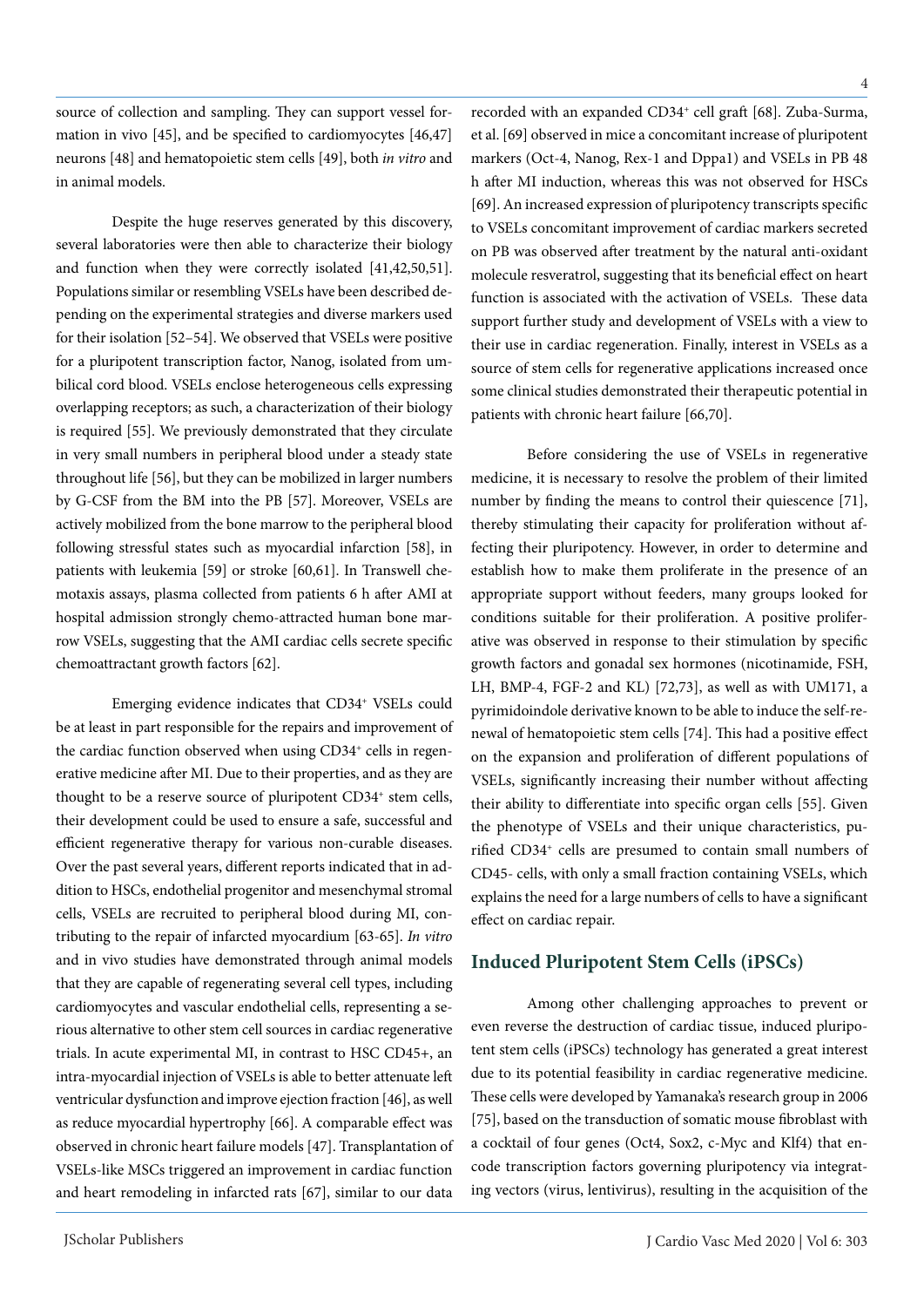again in all cell types, they remain distinct from ESCs. Avoiding any ethical issue, iPSCs constitute an exciting alternative source of pluripotent stem cells for disease model-

ing, pharmacological screening and cardiac cell therapy development. However, it has been demonstrated that low-passage of mouse iPSCs-derived by factor-based reprogramming harbors residual DNA methylation signatures, and maintains characteristics of their somatic tissue of origin as epigenetic memory (methylation) and genetic signature (that extends to miRNA), which may affect their lineage-specific differentiation capacity [77-79]. In addition, iPSCs generated with reprogramming factors via either integrating retroviruses or lentiviruses might cause insertional mutagenesis [80]. Furthermore, major issues regarding iPSCs have limited their clinical use, for example, their teratoma formation ability [81] resulting from their somatic cells of origin or occurring during the stepwise reprogramming process to iPSCs [82], and the risk of associated cancer formation linked to c-Myc and Klf4 known as potent oncogenes [83].

morphology and growth properties of ESCs. Yamanaka's team and others have further demonstrated that human adult cells can also be reprogrammed to restore ESC characteristics by introducing the same or additional set of transcription factors [75,76]. Despite their ability to multiply indefinitely and to differentiate

In order to increase the safety of iPSCs for clinical applications, human iPSCs technology has evolved through various non-integrative approaches, including reprogramming using episomal DNA [76,84], adenovirus [85], Sendai virus [86], Piggy-Bac transposon [87], a non-viral minicircle vector [88], use of recombinant proteins [89], or synthetically modified mRNAs [90] and micro RNAs [91]. All of these methods have made it possible to theoretically avoid the risk of insertional mutagenesis and genetic alterations [92].

Besides the hope generated by their use in the regeneration of the retina, iPSCs have aroused significant interest over the past decade in relation to cardiac repair, particularly in the treatment of myocardial infarction through regeneration. Ieda, *et al.* [93] were the first to describe a possible reprogramming of mouse fibroblasts into induced cardiomyocytes-like cells directly with the expression of three cardiogenic transcriptional factors (i.e., GATA-4, Mef2c and Tbx5), which may provide a source of cardiomyocytes for regenerative approaches [93]. However, only a small proportion of these converted cells display spontaneous contractions and express cardiomyocyte global gene expression profiles. Indeed, this technology was not sufficient for cardiac reprogramming in humans and needed other factors to be able to induce a cardiac-like phenotype [94,95].

The next challenge is to improve these findings and transfer the mouse direct reprogramming approach into humans, before their clinical application. To establish more efficient conditions for conversion of adult human fibroblasts to a cardiac phenotype, forced expression of cardiac transcription factors GATA-4, Hand2, TBX5, myocardin and Hand2 combined with muscle-specific microRNAs have shown that human fibroblasts can be reprogrammed to cardiac-like cells and displayed sarcomere-like structures and calcium transients; however, only a small subset of such cells exhibited spontaneous contractility [95]. Other strategies have been explored and revealed that an addition of Hand2 [96] and a constitutively active form of AKT to the identified cardiac transcription factors synergistically activated genome-wide cardiogenic stage-specific enhancers [97]. In addition, human fibroblasts could be converted into functional cardiomyocytes by a combination of nine small molecules, resulting in induced cardiomyocyte-like cells that uniformly contracted and resembled human cardiomyocytes in their transcriptome, epigenetic, and electrophysiological properties [98]. However, difficulties have been observed during the application of iPSCs in the heart field by the fact that all cells do not fully differentiate into cardiomyocytes and consequently are unable to restore massive loss of cardiac tissue responsible of fibrosis and scar formation [99].

Recent studies have shown that combining three human iPSCs-derived cardiac cell types in a three-dimensional micro-tissues could improve sarcomeric structures with T-tubules, enhance contractility and mitochondrial respiration, and promote electrical maturation associated to connexin 43 (CX43 gap junction) and intracellular cyclic AMP (cAMP) pathway activation [100]. It has been also demonstrated that sustained activation of AMP-activated protein kinase in human iPSC-derived cardiomyocytes via Sirtuin activation improved differentiation, leading to decreased acetylation of histones H3 (at Lys9 and 56) and H4 (at Lys16), and increased mRNA and protein expression of both TNNI3 and TNNT2 [101]. Given the problems with rejection that can arise during the use of iPSCs due to the need for MHC matching and immunosuppressive treatment [102], another debate has emerged regarding the use of autologous versus allogeneic iPSCs. The autologous setting implies a selection of cells specific to the patient, making their use lengthy, expensive, laborious and regulated. Indeed, generating single graft iPSCs from proper patient cells could take several months of preparation, which may be unrealistic for the treatment of diseases such as MI. In contrast, transplanted allogenic iPSCs-derived cardiomyocytes, in association with immunosuppressors, can survive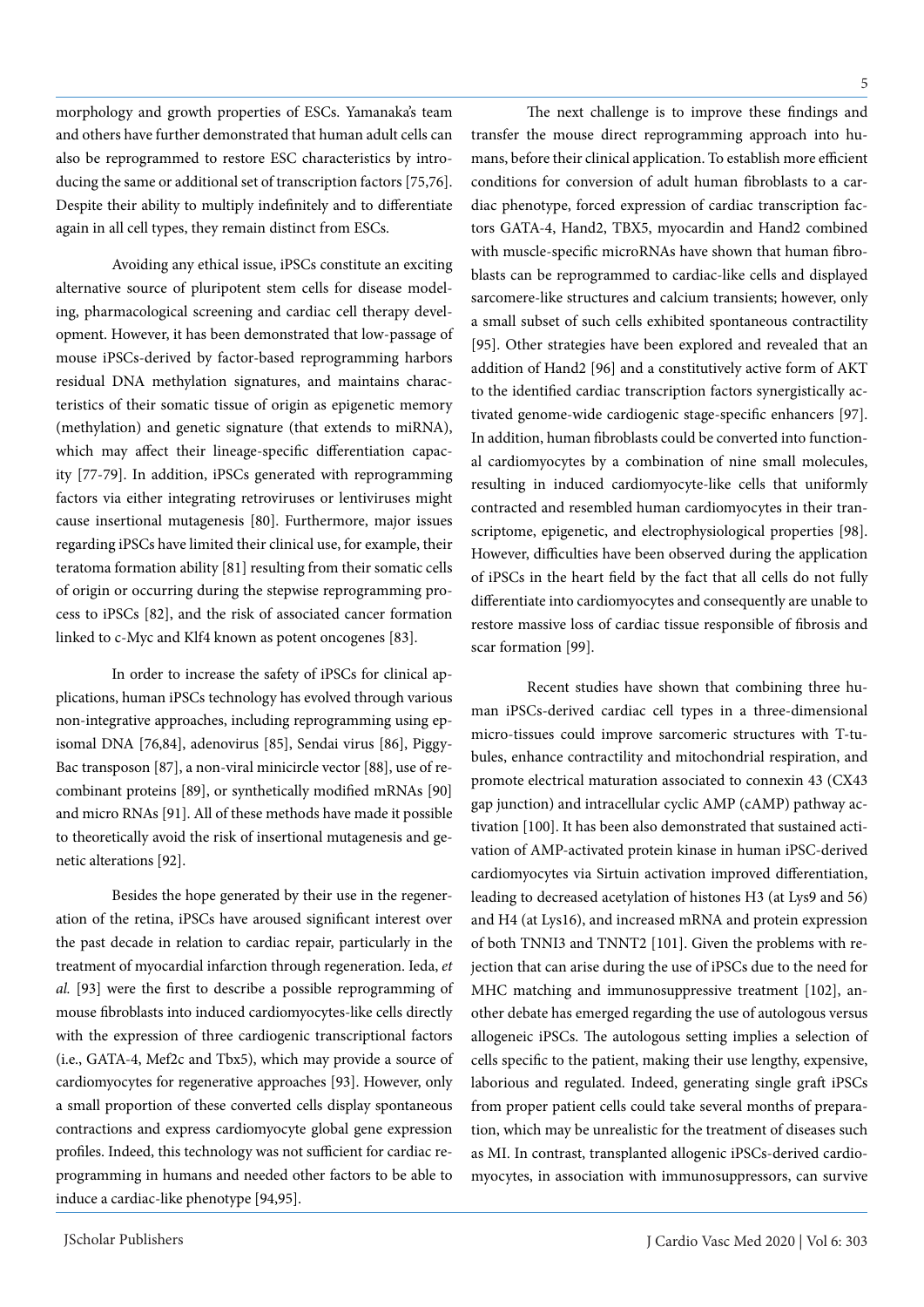for up to 12 weeks in a macaque heart, but these animals presented ventricular tachycardia, which could be due to the immature state of the transplanted cells [103].

Although some reports have demonstrated that cardiomyocytes derived from iPSCs can be grafted into myocardium of animals and improve left ventricular function [104,105], in most cases iPSCs differentiate into immature cardiomyocytes with potential arrhythmic complications rather than to adult functional cardiomyocytes harboring their structures and gene expression profiles, particularly in larger animals [103,106,107]. A pilot study using allogeneic iPSCs-derived cardiomyocytes directly injected in the myocardium during a CABG operation has been recently launched in China [108], but is still in the recruitment process of five patients with ischemic heart disease. In addition, other groups have reported that iPSCs do not directly contribute to the regeneration of cardiac tissues but are sources of growth factors that provide only a paracrine effect [109-111]. Recent studies using a mouse model of MI show that the transplantation of iPSCs can improve heart function via paracrine action [112]. In addition, iPSC-derived extracellular vesicles induce superior cardiac repair in vivo than cell transplantation, representing a safer alternative [113]. In 2018, the Japanese government approved a world-first study in which the investigators prefer to surgically implant degradable sheets of heart muscle tissues made from allogeneic iPSCs onto the external surface of the infarcted area as a source of growth factors, micro-vesicles, or exosomes, rather than integrating iPSCs-derived cardiomyocytes into the host cardiac tissue [114]. The first of the ten patients scheduled was treated at the beginning of 2020, but no data are available yet.



Figure 1: Regenerative medicine in ischemic heart disease. Advantages and limitations of CD34<sup>+</sup> and iPSCs cell-based therapies in the treatments of myocardial infarctions. HSCs indicates hematopoietic stem cells; OCs, osteogenic cells; EPCS, endothelial progenitor cells; CPCs, cardiac progenitor cells; iPSCs, induced pluripotent stem cells; CMs, cardiomyocytes; MI, myocardial infarction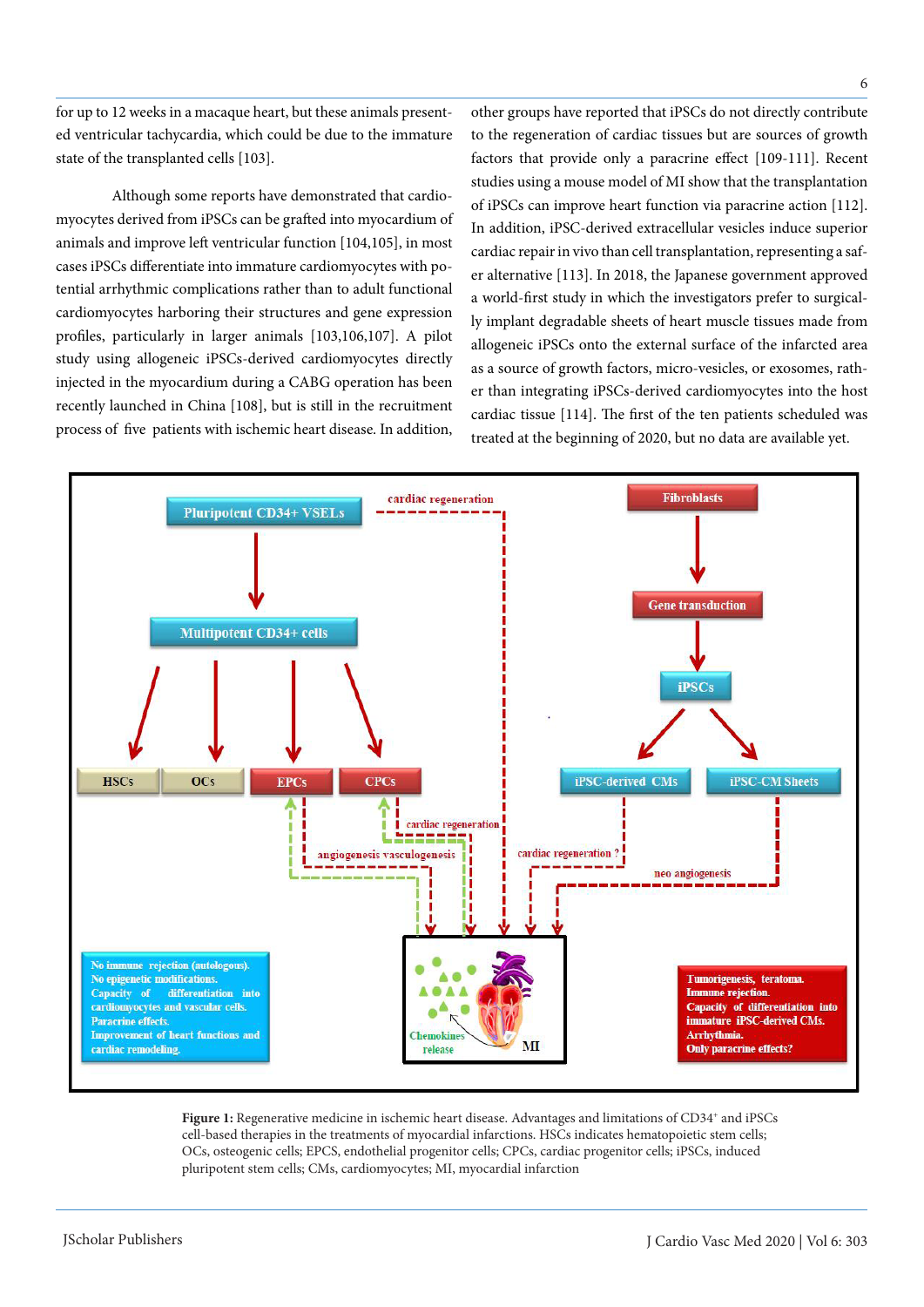# **Conclusion**

Besides ESCs, other cell types have been retained by different groups of researchers (i.e., CD34<sup>+</sup>, VSELs and iPSCs) to determine the benefits and drawbacks related to their future development with a view to applications in cardiac regeneration (Figure 1). Purified, CD34<sup>+</sup> stem cells taken from blood or bone marrow have displayed effectiveness in the treatment of blood diseases, but other unexpected therapeutic dimensions related to these cells have been identified in recent years. Despite the emergence of iPSCs and the hope they have aroused as an alternative to overcome the frustrating problems raised by ESCs, no clinical trial has been successfully achieved to date. The main hurdles to overcome are the risk of tumorigenesis, the development of life-threatening arrhythmias and immunogenicity. Moreover, engineering iPSCs is a lengthy and costly process. The choice of manufacturing surgically implantable cardiac sheets from iPSCs, with the only goal being to achieve a hypothetic paracrine effect promoting neo-angiogenesis, rather than cardiac tissue repair, is likely clinically and economically not very acceptable. The iPSCs should not be realistically employed in the clinic in the foreseeable future until significant progress in their clinical safety has been achieved. At the moment, they only serve as models to test *in vitro* drugs' toxic effects on cell survival, genetics, or differentiation, or as tools for developing experimental models to study genetic diseases. Even in such cases, data obtained using iPSCs must be cautiously evaluated because of their genomic instability and variability.

It is worth considering whether isolated and expanded VSELs could be safer and more efficient to improve heart function and cardiac remodeling when used in regenerative medicine. They represent a credible alternative to ESCs and iPSCs, as an easier-to-access source of purified pluripotent CD34<sup>+</sup> stem cells for regenerative medicine, with no ethical issues, no epigenetic modifications and no undesirable side effects as risk of teratoma or cancer formation. Furthermore, CD34+ cells—consisting of about one fifth of VSELs—have already been demonstrated to be effective as a treatment for MI [24]. However, technical issues remain for VSELs, particularly the necessity to improve expansion-folds to achieve an optimal number of cells. Additional studies are therefore needed to prove the clinical potential of purified VSELs.

#### **References**

1. GR Martin (1981) Isolation of a pluripotent cell line from early mouse embryos cultured in medium conditioned by teratocarcinoma stem cells. Proc Natl Acad Sci U S A 78: 7634-8.

2. JA Thomson, J Itskovitz-Eldor, SS Shapiro, MA Waknitz, JJ Swiergiel, et al. (1998) Embryonic stem cell lines derived from human blastocysts. Science 282: 1145-7.

3. JE Visvader, H Clevers (2016) Tissue-specific designs of stem cell hierarchies. Nat Cell Biol 18: 349-55.

4. R Dresser (2010) Stem cell research as innovation: expanding the ethical and policy conversation. J Law Med Ethics 38: 332-41.

5. HL Thompson, JO Manilay (2011) Embryonic stem cell-derived hematopoietic stem cells: challenges in development, differentiation, and immunogenicity. Curr Top Med Chem 11: 1621-37.

6. Z Storchova (2016) Too much to differentiate: aneuploidy promotes proliferation and teratoma formation in embryonic stem cells. EMBO J 35: 2265-7.

7. H Stachelscheid, A Wulf-Goldenberg, K Eckert, J Jensen, J Edsbagge, et al. (2013) Teratoma formation of human embryonic stem cells in three-dimensional perfusion culture bioreactors, J Tissue Eng Regen Med 7: 729-41.

8. K English, KJ Wood (2011) Immunogenicity of embryonic stem cell-derived progenitors after transplantation, Curr Opin Organ Transplant 16: 90-5.

9. P Menasché, V Vanneaux, A Hagège, A Bel, B Cholley, et al. (2018) Transplantation of Human Embryonic Stem Cell– Derived Cardiovascular Progenitors for Severe Ischemic Left Ventricular Dysfunction, Journal of the American College of Cardiology 71: 429-38.

10. D Orlic, J Kajstura, S Chimenti, I Jakoniuk, SM Anderson, et al. (2001) Bone marrow cells regenerate infarcted myocardium. Nature 410: 701-5.

11. EC Perin, JT Willerson, CJ Pepine, TD Henry, SG Ellis, et al. (2012) Cardiovascular Cell Therapy Research Network (CCTRN), Effect of transendocardial delivery of autologous bone marrow mononuclear cells on functional capacity, left ventricular function, and perfusion in chronic heart failure: the FO-CUS-CCTRN trial. JAMA 307: 1717-26.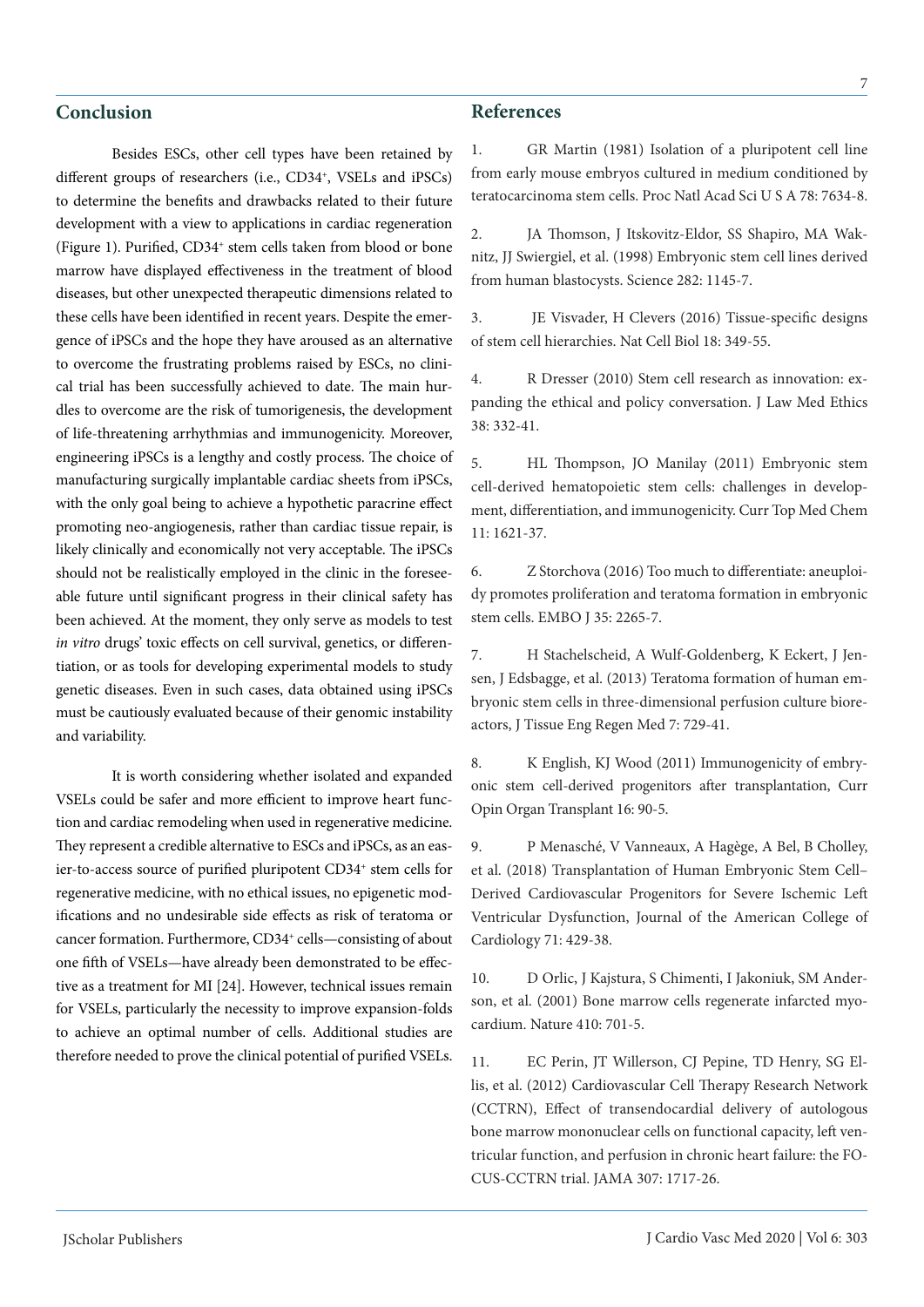12. M Al-Nbaheen, R Vishnubalaji, D Ali, A Bouslimi, F Al-Jassir, et al. (2013) Human stromal (mesenchymal) stem cells from bone marrow, adipose tissue and skin exhibit differences in molecular phenotype and differentiation potential. Stem Cell Rev Rep 9: 32-43.

13. MS Khubutiya, AV Vagabov, AA Temnov, AN Sklifas (2014) Paracrine mechanisms of proliferative, anti-apoptotic and anti-inflammatory effects of mesenchymal stromal cells in models of acute organ injury. Cytotherapy 16: 579-85.

14. JH van Berlo, O Kanisicak, M Maillet, RJ Vagnozzi, J Karch, et al. (2014) c-kit+ cells minimally contribute cardiomyocytes to the heart. Nature 509: 337-41.

15. CI Civin, LC Strauss, C Brovall, MJ Fackler, JF Schwartz, et al. (1984) Antigenic analysis of hematopoiesis. III. A hematopoietic progenitor cell surface antigen defined by a monoclonal antibody raised against KG-1a cells. J Immunol 133: 157-65.

16. DS Krause, MJ Fackler, CI Civin, WS May (1996) CD34: structure, biology, and clinical utility. Blood 87: 1-13.

17. CI Civin, G Almeida-Porada, MJ Lee, J Olweus, LW Terstappen, et al. (1996) Sustained, retransplantable, multilineage engraftment of highly purified adult human bone marrow stem cells in vivo. Blood 88: 4102-9.

18. G Herbein, H Sovalat, E Wunder, M Baerenzung, J Bachorz, et al. (1994) Isolation and identification of two CD34+ cell subpopulations from normal human peripheral blood. Stem Cells 12: 187-97.

19. LB To, PG Dyson, CA Juttner (1986) Cell-dose effect in circulating stem-cell autografting. Lancet 2: 404-5.

20. A Debecker, P Henon, M Lepers, JC Eisenmann, J Selva (1986) Collection of circulating stem cells during remission after chemotherapy in acute leukemia. Nouv Rev Fr Hematol 28: 287-92.

21. PR Henon, A Butturini, RP Gale (1991) Blood-derived haematopoietic cell transplants: blood to blood?. Lancet 337: 961-3.

22. P Hénon, H Sovalat, M Becker, Y Arkam, M Ojeda-Uribe, et al. (1998) Primordial role of CD34+ 38- cells in early and late trilineage haemopoietic engraftment after autologous blood cell transplantation. Br J Haematol 103: 568-81.

23. T Asahara, T Murohara, A Sullivan, M Silver, R van der Zee, et al. (1997) Isolation of putative progenitor endothelial cells for angiogenesis. Science 275: 964-7.

24. S Pasquet, H Sovalat, P Hénon, N Bischoff, Y Arkam, et al. (2009) Long-term benefit of intracardiac delivery of autologous granulocyte–colony-stimulating factor-mobilized blood CD34+ cells containing cardiac progenitors on regional heart structure and function after myocardial infarct. Cytotherapy 11: 1002-15.

8

25. MY Gordon, N Levicar, M Pai, P Bachellier, I Dimarakis, et al. (2006) Characterization and clinical application of human CD34+ stem/progenitor cell populations mobilized into the blood by granulocyte colony-stimulating factor. Stem Cells 24: 1822-30.

26. T Matsumoto, R Kuroda, Y Mifune, A Kawamoto, T Shoji, et al. (2008) Circulating endothelial/skeletal progenitor cells for bone regeneration and healing. Bone 43: 434-9.

27. H Iwasaki, A Kawamoto, M Ishikawa, A Oyamada, S Nakamori, et al. (2006) Dose-dependent contribution of CD34-positive cell transplantation to concurrent vasculogenesis and cardiomyogenesis for functional regenerative recovery after myocardial infarction. Circulation 113: 1311-25.

28. HD Theiss, R David, MG Engelmann, A Barth, K Schotten, et al. (2007) Circulation of CD34+ progenitor cell populations in patients with idiopathic dilated and ischaemic cardiomyopathy (DCM and ICM). Eur Heart J 28: 1258-64.

29. P Hénon, M Ojeda-Uribe, Y Arkam, H Sovalat, N Bischoff, et al. (2003) Intra-cardiac reinjection of purified autologous blood CD34+ cells mobilized by G-CSF can significantly improve myocardial function in cardiac patients. Blood 102: 335a.

30. DW Losordo, TD Henry, C Davidson, JS Lee, MA Costa, et al. (2011) Intramyocardial, Autologous CD34+ Cell Therapy for Refractory Angina. Circulation Res 109: 428–36.

31. AA Quyyumi, EK Waller, J Murrow, F Esteves, J Galt, et al. (2011) CD34+ cell infusion after ST elevation myocardial infarction is associated with improved perfusion and is dose dependent. Am Heart J 161: 98-105.

32. P Hénon (2020) Key Success Factors for Regenerative Medicine in Acquired Heart Diseases. Stem Cell Rev Rep 16: 441-58.

33. H Ebelt, M Jungblut, Y Zhang, T Kubin, S Kostin, et al. (2007) Cellular cardiomyoplasty: improvement of left ventricular function correlates with the release of cardioactive cytokines. Stem Cells 25: 236-44.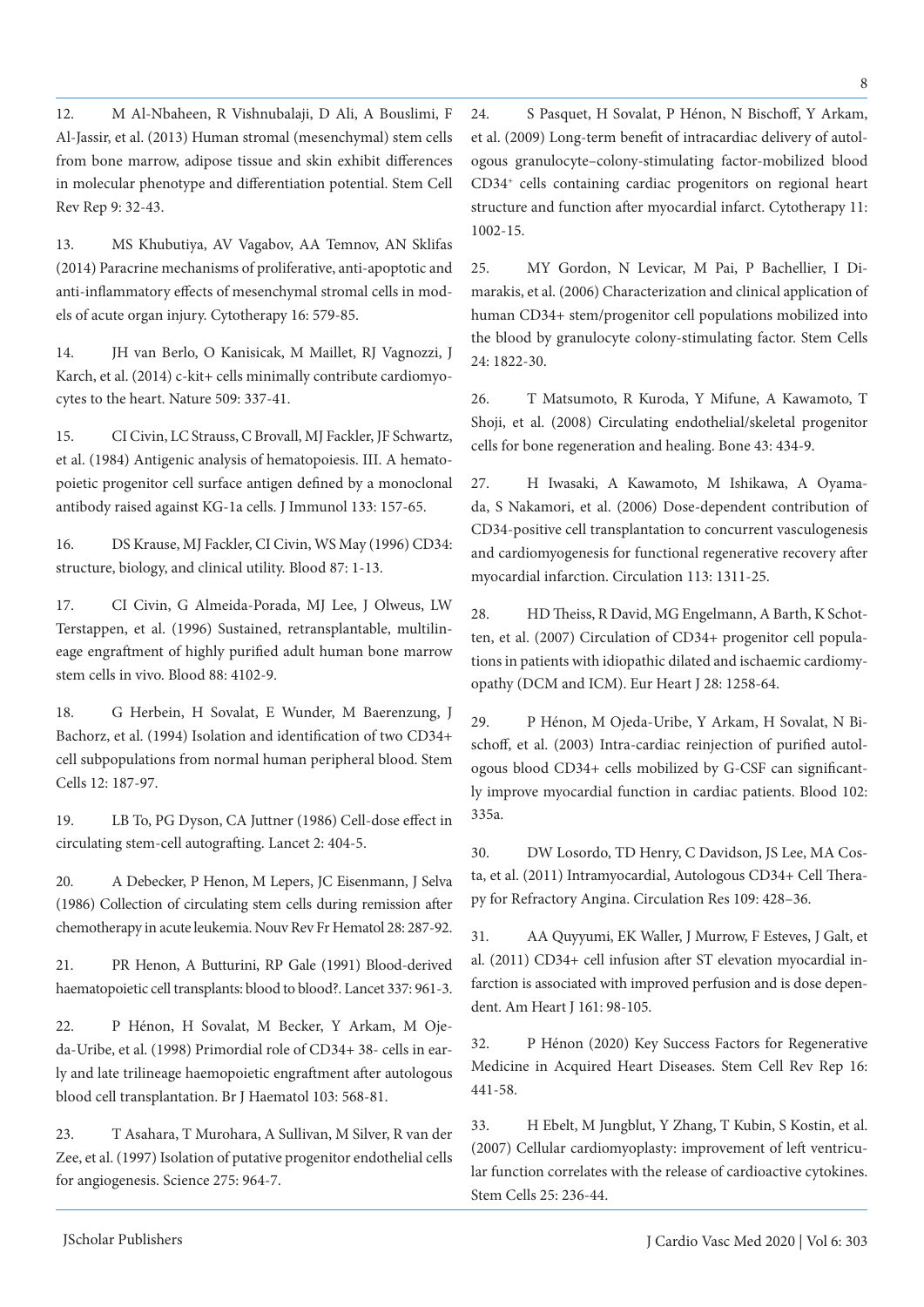34. HJ Cho, N Lee, JY Lee, YJ Choi, M Ii, et al. (2007) Role of host tissues for sustained humoral effects after endothelial progenitor cell transplantation into the ischemic heart. J Exp Med 204: 3257-69.

35. MZ Ratajczak, J Ratajczak, M Kucia (2019) Very Small Embryonic-Like Stem Cells (VSELs): An Update and Future Directions. Circulation Research 124: 208-10.

36. S Sahoo, E Klychko, T Thorne, S Misener, KM Schultz, et al. (2011) Exosomes From Human CD34 + Stem Cells Mediate Their Proangiogenic Paracrine Activity. Circulation Research 109: 724-8.

37. M Kucia, R Reca, FR Campbell, E Zuba-Surma, M Majka, et al. (2006) A population of very small embryonic-like (VSEL) CXCR4(+)SSEA-1(+)Oct-4+ stem cells identified in adult bone marrow. Leukemia 20: 857-69.

38. MZ Ratajczak (2017) Why are hematopoietic stem cells so 'sexy'? on a search for developmental explanation. Leukemia 31: 1671-7.

39. SH Kassmer, H Jin, PX Zhang, EM Bruscia, K Heydari, et al. (2013) Very small embryonic-like stem cells from the murine bone marrow differentiate into epithelial cells of the lung. Stem Cells 31: 2759-66.

40. AM Havens, H Sun, Y Shiozawa, Y Jung, J Wang, et al. (2014) Human and murine very small embryonic-like cells represent multipotent tissue progenitors, *in vitro* and in vivo. Stem Cells Dev 23: 689-701.

41. CL Guerin, X Loyer, J Vilar, A Cras, T Mirault, et al. (2015) Bone-marrow-derived very small embryonic-like stem cells in patients with critical leg ischaemia: evidence of vasculogenic potential. Thrombosis and Haemostasis 113: 1084-94.

42. A Shaikh, P Nagvenkar, P Pethe, I Hinduja, D Bhartiya (2015) Molecular and phenotypic characterization of CD133 and SSEA4 enriched very small embryonic-like stem cells in human cord blood. Leukemia 29: 1909-17.

43. MZ Ratajczak, DM Shin, R Liu, K Mierzejewska, J Ratajczak, et al. (2012) Very small embryonic/epiblast-like stem cells (VSELs) and their potential role in aging and organ rejuvenation – an update and comparison to other primitive small stem cells isolated from adult tissues. Aging 4: 235-46.

44. M Kucia, M Halasa, M Wysoczynski, M Baskiewicz-Masiuk, S Moldenhawer, et al. (2007) Morphological and molecular characterization of novel population of CXCR4+ SSEA-4+ Oct-4+ very small embryonic-like cells purified from human cord blood: preliminary report. Leukemia 21: 297-303.

45. CL Guerin, E Rossi, B Saubamea, A Cras, V Mignon, et al. (2017) Human very Small Embryonic-like Cells Support Vascular Maturation and Therapeutic Revascularization Induced by Endothelial Progenitor Cells. Stem Cell Reviews and Reports 13: 552-60.

46. B Dawn, S Tiwari, MJ Kucia, EK Zuba-Surma, Y Guo, et al. (2008) Transplantation of Bone Marrow-Derived Very Small Embryonic-Like Stem Cells Attenuates Left Ventricular Dysfunction and Remodeling After Myocardial Infarction. Stem Cells 26: 1646-55.

47. EK Zuba‐Surma, Y Guo, H Taher, SK Sanganalmath, G Hunt, et al. (2011) Transplantation of expanded bone marrow-derived very small embryonic-like stem cells (VSEL-SCs) improves left ventricular function and remodelling after myocardial infarction. J Cellular Molecul Med 15: 1319-28.

48. SJ Lee, SH Park, YI Kim, S Hwang, PM Kwon, et al. (2014) Adult Stem Cells from the Hyaluronic Acid-Rich Node and Duct System Differentiate into Neuronal Cells and Repair Brain Injury. Stem Cells and Development 23: 2831-40.

49. J Ratajczak, M Wysoczynski, E Zuba-Surma, W Wan, M Kucia, et al. (2011) Adult murine bone marrow-derived very small embryonic-like stem cells differentiate into the hematopoietic lineage after coculture over OP9 stromal cells. Experimental Hematology 39: 225-37.

50. SH Kassmer, DS Krause (2013) Very small embryonic-like cells: Biology and function of these potential endogenous pluripotent stem cells in adult tissues: Very Small Embryonic-like Stem Cells. Molecular Reproduction and Development 80: 677-90.

51. R Nakatsuka, R Iwaki, Y Matsuoka, K Sumide, H Kawamura, et al. (2016) Identification and Characterization of Lineage − CD45 − Sca-1 + VSEL Phenotypic Cells Residing in Adult Mouse Bone Tissue. Stem Cells and Development 25: 27-42.

52. G D'Ippolito, S Diabira, GA Howard, P Menei, BA Roos, et al. (2004) Marrow-isolated adult multilineage inducible (MI-AMI) cells, a unique population of postnatal young and old human cells with extensive expansion and differentiation potential. J Cell Sci 117: 2971-81.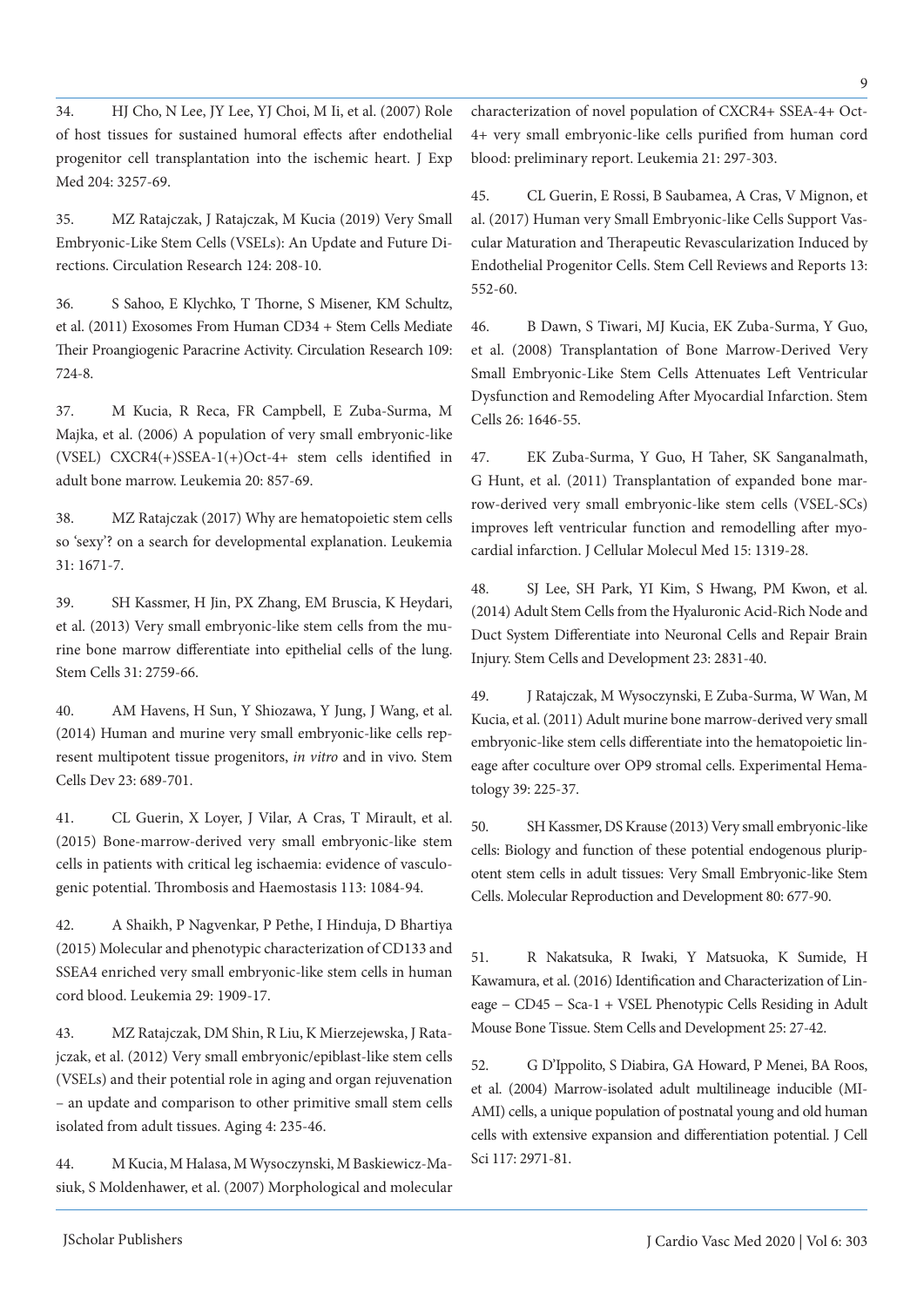53. G Kögler, S Sensken, JA Airey, T Trapp, M Müschen, et al. (2004) A New Human Somatic Stem Cell from Placental Cord Blood with Intrinsic Pluripotent Differentiation Potential. J Exp Med 200: 123-35.

54. AP Beltrami, D Cesselli, N Bergamin, P Marcon, S Rigo, et al. (2007) Multipotent cells can be generated *in vitro* from several adult human organs (heart, liver, and bone marrow). Blood 110: 3438-46.

55. R Lahlil, M Scrofani, R Barbet, C Tancredi, A Aries, et al. (2018) VSELs Maintain their Pluripotency and Competence to Differentiate after Enhanced Ex Vivo Expansion. Stem Cell Rev Rep 14: 510-24.

56. H Sovalat, M Scrofani, A Eidenschenk, P Hénon (2016) Human Very Small Embryonic-Like Stem Cells Are Present in Normal Peripheral Blood of Young, Middle-Aged, and Aged Subjects. Stem Cells Int 2016: 1-8.

57. H Sovalat, M Scrofani, A Eidenschenk, S Pasquet, V Rimelen, et al. (2011) Identification and isolation from either adult human bone marrow or G-CSF−mobilized peripheral blood of CD34+/CD133+/CXCR4+/ Lin−CD45− cells, featuring morphological, molecular, and phenotypic characteristics of very small embryonic-like (VSEL) stem cells. Experimental Hematology 39: 495-505.

58. A Abdel-Latif, EK Zuba-Surma, KM Ziada, M Kucia, DA Cohen, et al. (2010) Evidence of mobilization of pluripotent stem cells into peripheral blood of patients with myocardial ischemia. Experimental Hematology 38: 1131-42.

59. A Eljaszewicz, L Bolkun, K Grubczak, M Rusak, T Wasiluk, et al. (2018) Very Small Embryonic-Like Stem Cells, Endothelial Progenitor Cells, and Different Monocyte Subsets Are Effectively Mobilized in Acute Lymphoblastic Leukemia Patients after G-CSF Treatment. Stem Cells Int 2018: 1943980.

60. CV Borlongan, LE Glover, N Tajiri, Y Kaneko, TB Freeman (2011) The great migration of bone marrow-derived stem cells toward the ischemic brain: therapeutic implications for stroke and other neurological disorders. Prog Neurobiol 95: 213- 28.

61. K Grymula, M Tarnowski, K Piotrowska, M Suszynska, K Mierzejewskaet al. (2014) Evidence that the population of quiescent bone marrow-residing very small embryonic/epiblast-like stem cells (VSELs) expands in response to neurotoxic treatment. J Cell Mol Med 18: 1797-806.

62. AV Karapetyan, YM Klyachkin, S Selim, M Sunkara, KM Ziada, et al. (2013) Bioactive lipids and cationic antimicrobial peptides as new potential regulators for trafficking of bone marrow-derived stem cells in patients with acute myocardial infarction. Stem Cells Dev 22: 1645-56.

63. M Kucia, B Dawn, G Hunt, Y Guo, M Wysoczynski, et al. (2004) Cells expressing early cardiac markers reside in the bone marrow and are mobilized into the peripheral blood after myocardial infarction. Circ Res 95: 1191-9.

64. W Wojakowski, M Tendera, A Michałowska, M Majka, M Kucia, et al. (2004) Mobilization of CD34/CXCR4 + , CD34/ CD117 + , c-met + Stem Cells, and Mononuclear Cells Expressing Early Cardiac, Muscle, and Endothelial Markers Into Peripheral Blood in Patients With Acute Myocardial Infarction. Circulation 110: 3213-20.

65. N Kränkel, RG Katare, M Siragusa, LS Barcelos, P Campagnolo, et al. (2008) Role of Kinin B 2 Receptor Signaling in the Recruitment of Circulating Progenitor Cells With Neovascularization Potential. Circulation Research 103: 1335-43.

66. W Wojakowski, M Kucia, E Zuba-Surma, T Jadczyk, B Książek, et al. (2011) Very small embryonic-like stem cells in cardiovascular repair. Pharmacol Therap 129: 21-8.

67. S Zhang, L Zhao, J Wang, N Chen, J Yan, et al. (2017) HIF-2α and Oct4 have synergistic effects on survival and myocardial repair of very small embryonic-like mesenchymal stem cells in infarcted hearts. Cell Death Dis 8: e2548.

68. C Saucourt, S Vogt, A Merlin, C Valat, A Criquet, et al. (2019) Design and Validation of an Automated Process for the Expansion of Peripheral Blood‐Derived CD34 + Cells for Clinical Use After Myocardial Infarction. STEM CELLS Trans Med 8: 822-32.

69. EK Zuba-Surma, M Kucia, B Dawn, Y Guo, MZ Ratajczak, et al. (2008) Bone marrow-derived pluripotent very small embryonic-like stem cells (VSELs) are mobilized after acute myocardial infarction. J Mol Cellular Cardiol 44: 865-73.

70. M Tendera, W Wojakowski, W Ruz, C Ke, J Nessler, et al. (2009) Intracoronary infusion of bone marrow-derived selected CD341CXCR41 cells and non-selected mononuclear cells in patients with acute STEMI and reduced left ventricular ejection fraction: results of randomized, multicentre Myocardial Regeneration by Intracoronary Infusion of Selected Population of Stem Cells in Acute Myocardial Infarction (REGENT) Trial. Europ Heart J 30: 1313-21.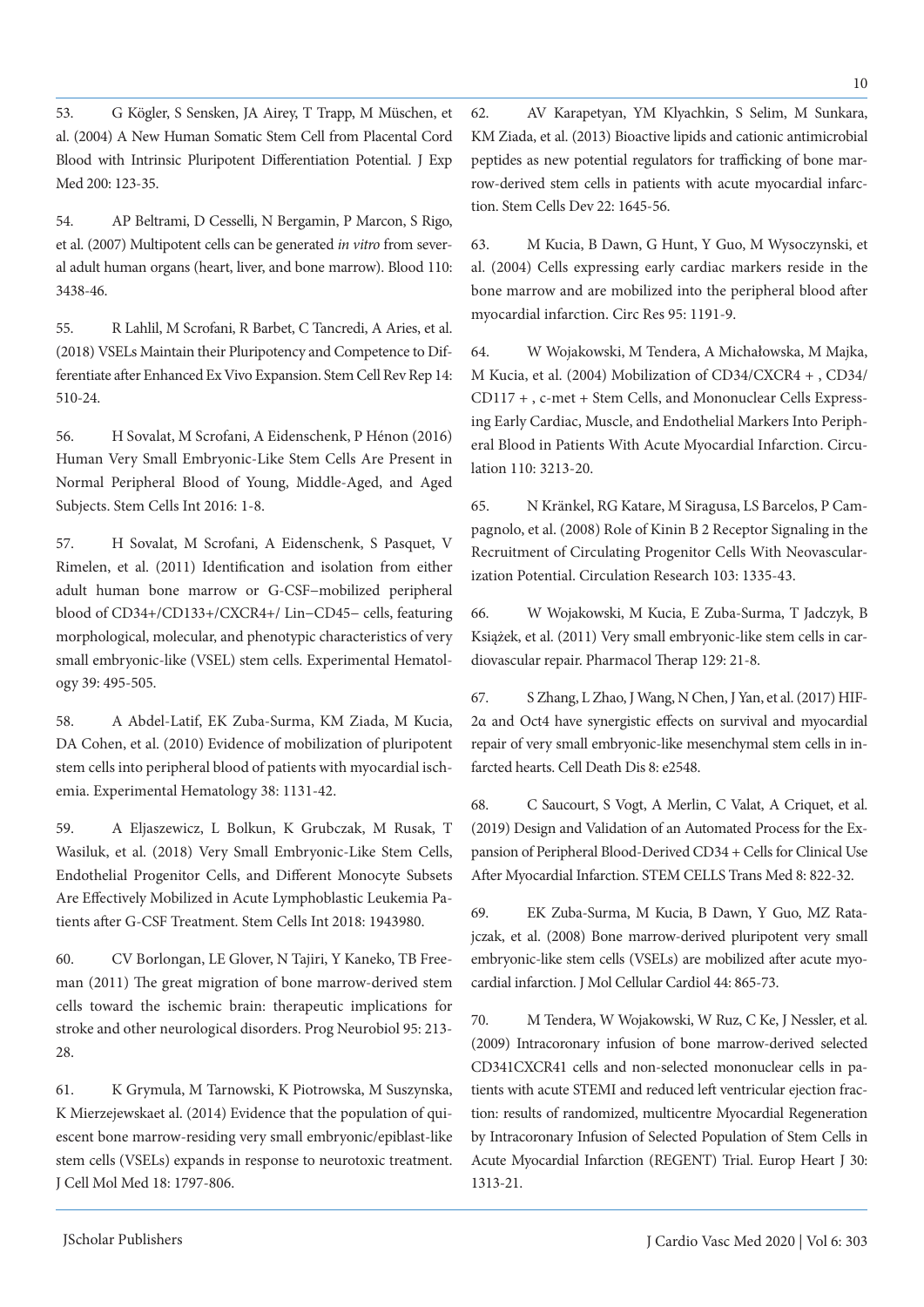71. C Alvarez-Gonzalez, R Duggleby, B Vagaska, S Querol, SG Gomez, et al. (2013) Cord Blood Lin−CD45− Embryonic-Like Stem Cells Are a Heterogeneous Population That Lack Self-Renewal Capacity. PLoS ONE 8: e67968.

72. MZ Ratajczak, J Ratajczak, M Suszynska, DM Miller, M Kucia, et al. (2017) A Novel View of the Adult Stem Cell Compartment From the Perspective of a Quiescent Population of Very Small Embryonic-Like Stem Cells. Circul Res 120: 166-78.

73. MZ Ratajczak, A Bartke, Z Darzynkiewicz (2017) Prolonged Growth Hormone/Insulin/Insulin-like Growth Factor Nutrient Response Signaling Pathway as a Silent Killer of Stem Cells and a Culprit in Aging, Stem Cell Rev Rep 13: 443-53.

74. I Fares, J Chagraoui, Y Gareau, S Gingras, R Ruel, et al. (2014) Pyrimidoindole derivatives are agonists of human hematopoietic stem cell self-renewal, Science 345: 1509-12.

75. K Takahashi, K Tanabe, M Ohnuki, M Narita, T Ichisaka, et al. (2007) Induction of Pluripotent Stem Cells from Adult Human Fibroblasts by Defined Factors. Cell 131: 861-72.

76. J Yu, MA Vodyanik, K Smuga-Otto, J Antosiewicz-Bourget, JL Frane, et al. (2007) Induced Pluripotent Stem Cell Lines Derived from Human Somatic Cells. Science 318: 1917-20.

77. MH Chin, MJ Mason, W Xie, S Volinia, M Singer, et al. (2009) Induced Pluripotent Stem Cells and Embryonic Stem Cells Are Distinguished by Gene Expression Signatures. Cell Stem Cell 5: 111-23.

78. JM Polo, S Liu, ME Figueroa, W Kulalert, S Eminli, et al. (2010) Cell type of origin influences the molecular and functional properties of mouse induced pluripotent stem cells. Nat Biotechnol 28: 848-55.

79. EY Kim, K Jeon, HY Park, YJ Han, BC Yang, et al. (2010) Differences between cellular and molecular profiles of induced pluripotent stem cells generated from mouse embryonic fibroblasts. Cell Reprogram 12: 627-39.

80. S Yamanaka (2012) Induced Pluripotent Stem Cells: Past, Present, and Future. Cell Stem Cell 10: 678-84.

81. S Masuda (2012) Risk of Teratoma Formation After Transplantation of Induced Pluripotent Stem Cells. Chest 141:1120-21.

82. U Ben-David, N Benvenisty (2011) The tumorigenicity of human embryonic and induced pluripotent stem cells, Nature Rev Can 11: 268-77.

83. S Attwood, M Edel (2019) iPS-Cell Technology and the

Problem of Genetic Instability—Can It Ever Be Safe for Clinical Use?. J Clin Med 8: 288.

84. K Okita, Y Matsumura, Y Sato, A Okada, A Morizane, et al. (2011) A more efficient method to generate integration-free human iPS cells, Nat. Methods 8: 409-12.

85. M Stadtfeld, M Nagaya, J Utikal, G Weir, K Hochedlinge (2008) Induced Pluripotent Stem Cells Generated Without Viral Integration. Science 322: 945-9.

86. N Fusaki, H Ban, A Nishiyama, K Saeki, M Hasegawa (2009) Efficient induction of transgene-free human pluripotent stem cells using a vector based on Sendai virus, an RNA virus that does not integrate into the host genome. Proc Jpn Acad Ser B 85: 348-62.

87. K Woltjen, IP Michael, P Mohseni, R Desai, M Mileikovsky, et al. (2009) piggyBac transposition reprograms fibroblasts to induced pluripotent stem cells. Nature 458: 766-70.

88. F Jia, KD Wilson, N Sun, DM Gupta, M Huang, et al. (2010) A nonviral minicircle vector for deriving human iPS cells. Nature Methods 7: 197-9.

89. D Kim, CH Kim, JI Moon, YG Chung, MY Chang, et al. (2009) Generation of Human Induced Pluripotent Stem Cells by Direct Delivery of Reprogramming Proteins. Cell Stem Cell 4: 472-6.

90. L Warren, PD Manos, T Ahfeldt, YH Loh, H Li, et al. (2010) Highly Efficient Reprogramming to Pluripotency and Directed Differentiation of Human Cells with Synthetic Modified mRNA. Cell Stem Cell 7: 618-30.

91. N Miyoshi, H Ishii, H Nagano, N Haraguchi, DL Dewi, et al. (2011) Reprogramming of Mouse and Human Cells to Pluripotency Using Mature MicroRNAs. Cell Stem Cell 8: 633-8.

92. Y Shi, H Inoue, JC Wu, S Yamanaka (2017) Induced pluripotent stem cell technology: a decade of progress. Nat Rev Drug Discov 16: 115-30.

93. M Ieda, JD Fu, P Delgado-Olguin, V Vedantham, Y Hayashi, et al. (2010) Direct Reprogramming of Fibroblasts into Functional Cardiomyocytes by Defined Factors. Cell 142: 375-86.

94. R Wada, N Muraoka, K Inagawa, H Yamakawa, K Miyamoto, et al. (2013) Induction of human cardiomyocyte-like cells from fibroblasts by defined factors. Proceedings of the National Academy of Sciences 110: 12667-72.

95. YJ Nam, K Song, X Luo, E Daniel, K Lambeth, et al. (2013) Reprogramming of human fibroblasts toward a cardiac fate. Proceedings of the National Academy of Sciences 110: 5588-93.